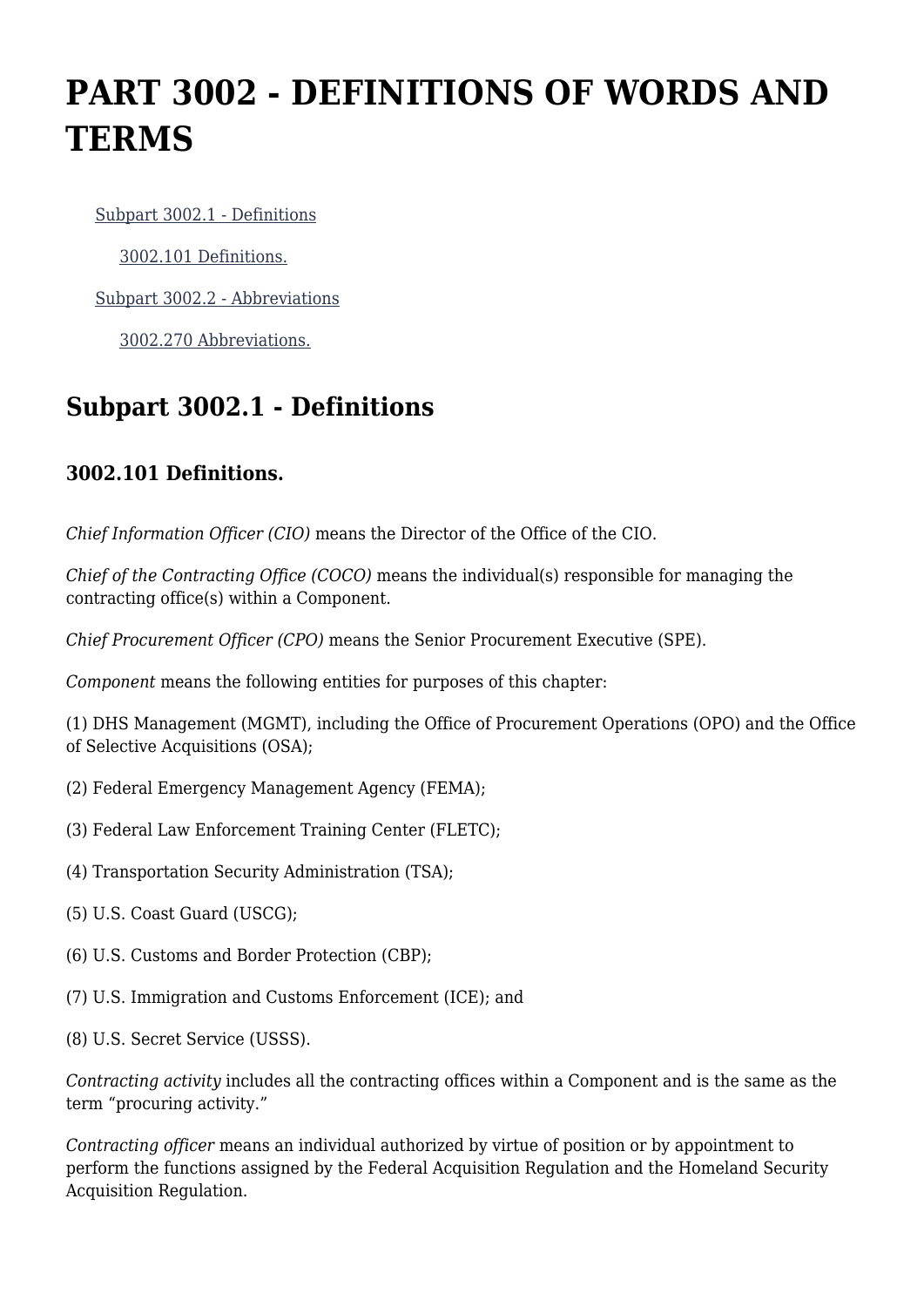*Head of the Agency* means the Secretary of the Department of Homeland Security, or, by delegation, the Under Secretary of Management.

*Head of the Contracting Activity (HCA)* means the official who has overall responsibility for managing the contracting activity. For DHS, the HCAs are:

- (1) Director, Office of Procurement Operations (OPO);
- (2) Director, Office of Selective Acquisitions (OSA);
- (3) Director, Office of Acquisition Management (FEMA);
- (4) Chief, Procurement Division (FLETC);
- (5) Assistant Administrator for Acquisition (TSA);
- (6) Director of Contracting and Procurement (USCG);
- (7) Executive Director, Procurement (CBP);
- (8) Director, Office of Acquisition Management (ICE); and
- (9) Chief, Procurement Operations (USSS).

*Legal counsel* means the Department of Homeland Security Office of General Counsel or Component office providing legal services to the contracting organization.

*Legal review* means review by legal counsel.

*Major system* means, for DHS, that combination of elements that will function together to produce the capabilities required to fulfill a mission need, including hardware, equipment, software, or any combination thereof, but excluding construction or other improvements to real property. A DHS major system is one where the total lifecycle costs for the system are estimated to equal or exceed \$300M (in constant 2009 dollars), or if the Deputy Secretary has designated a program or project as a major system. This corresponds to a DHS Level 1 or 2 capital investment acquisition.

*Micro-purchase threshold* is defined as in (FAR) 48 CFR 2.101, except when (HSAR) 48 CFR 3013.7003(a) applies.

*Senior Procurement Executive (SPE) for the Department of Homeland Security* means the DHS Chief Procurement Officer (CPO), who is the individual appointed pursuant to 41 U.S.C. 1702 to be responsible for management direction of the procurement system of DHS, including implementation of the unique procurement policies, regulations, and standards of DHS.

*Sensitive Information,* as used in this Chapter, means any information which if lost, misused, disclosed, or, without authorization, is accessed or modified, could adversely affect the national or homeland security interest, the conduct of Federal programs, or the privacy to which individuals are entitled under 5 U.S.C. 552a (the Privacy Act), but which has not been specifically authorized under criteria established by an Executive Order or an Act of Congress to be kept secret in the interest of national defense, homeland security or foreign policy. This definition includes the following categories of information:

(1) Protected Critical Infrastructure Information (PCII) as set out in the Critical Infrastructure Information Act of 2002 (Title II, Subtitle B, of the Homeland Security Act, Pub. L. 107-296, 196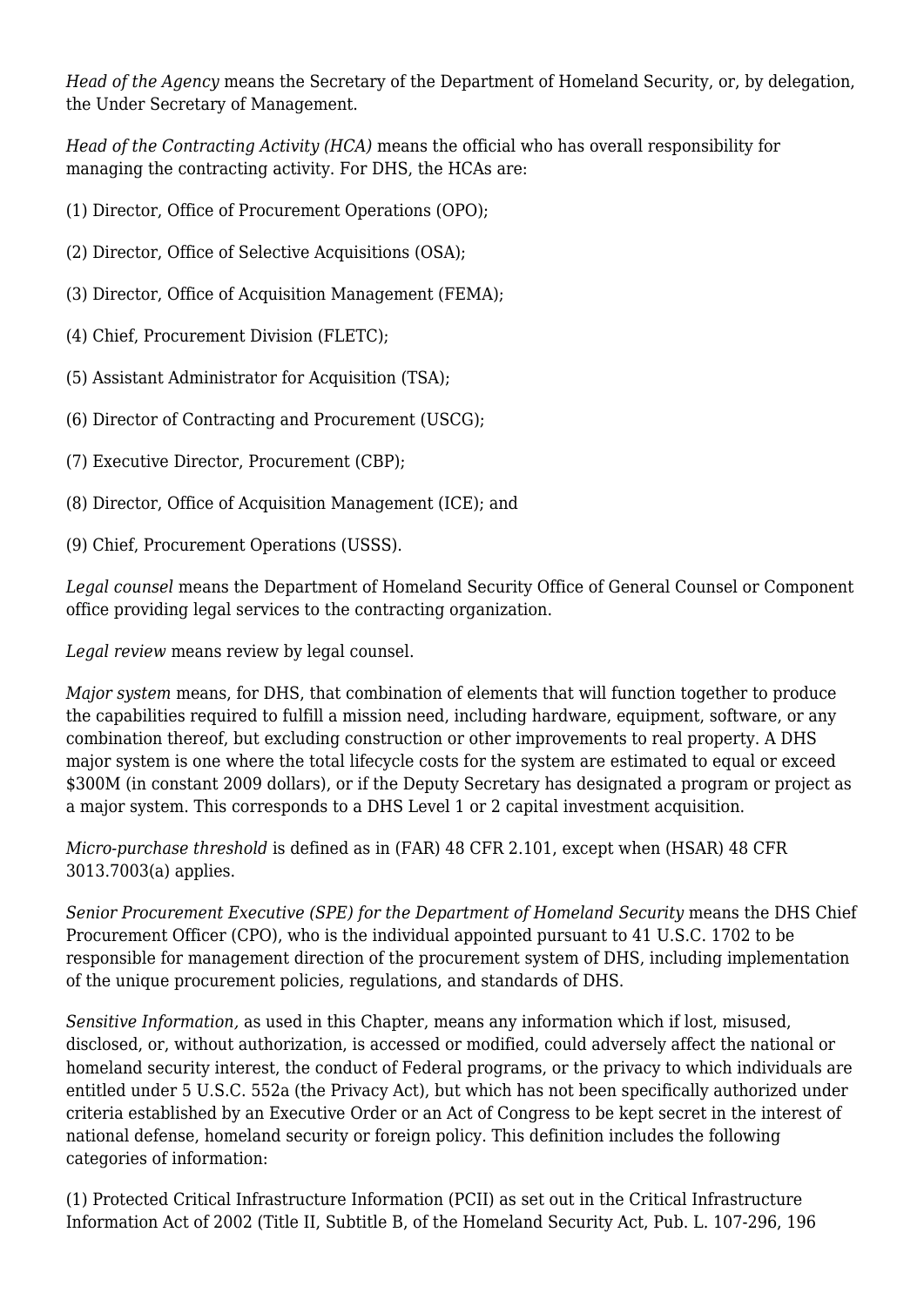Stat. 2135), as amended, the implementing regulations thereto (6 CFR part 29) as amended, the applicable PCII Procedures Manual, as amended, and any supplementary guidance officially communicated by an authorized official of the Department of Homeland Security (including the PCII Program Manager or his/her designee);

(2) Sensitive Security Information (SSI), as defined in 49 CFR part 1520, as amended, "Policies and Procedures of Safeguarding and Control of SSI," as amended, and any supplementary guidance officially communicated by an authorized official of the Department of Homeland Security (including the Assistant Secretary for the Transportation Security Administration or his/her designee);

(3) Information designated as "For Official Use Only," which is unclassified information of a sensitive nature and the unauthorized disclosure of which could adversely impact a person's privacy or welfare, the conduct of Federal programs, or other programs or operations essential to the national or homeland security interest; and

(4) Any information that is designated "sensitive" or subject to other controls, safeguards or protections in accordance with subsequently adopted homeland security information handling procedures.

## **Subpart 3002.2 - Abbreviations**

### **3002.270 Abbreviations.**

CBCA Civilian Board of Contract Appeals

CFO Chief Financial Officer

CIO Chief Information Officer

COCO Chief of the Contracting Office

COR Contracting Officer's Representative

COTR Contracting Officer's Technical Representative

CPO Chief Procurement Officer

D&F Determination and Findings

FOIA Freedom of Information Act

HCA Head of the Contracting Activity

J&A Justification and Approval for Other than Full and Open Competition

KO Contracting Officer

MD Management Directive

OCPO Office of the Chief Procurement Officer